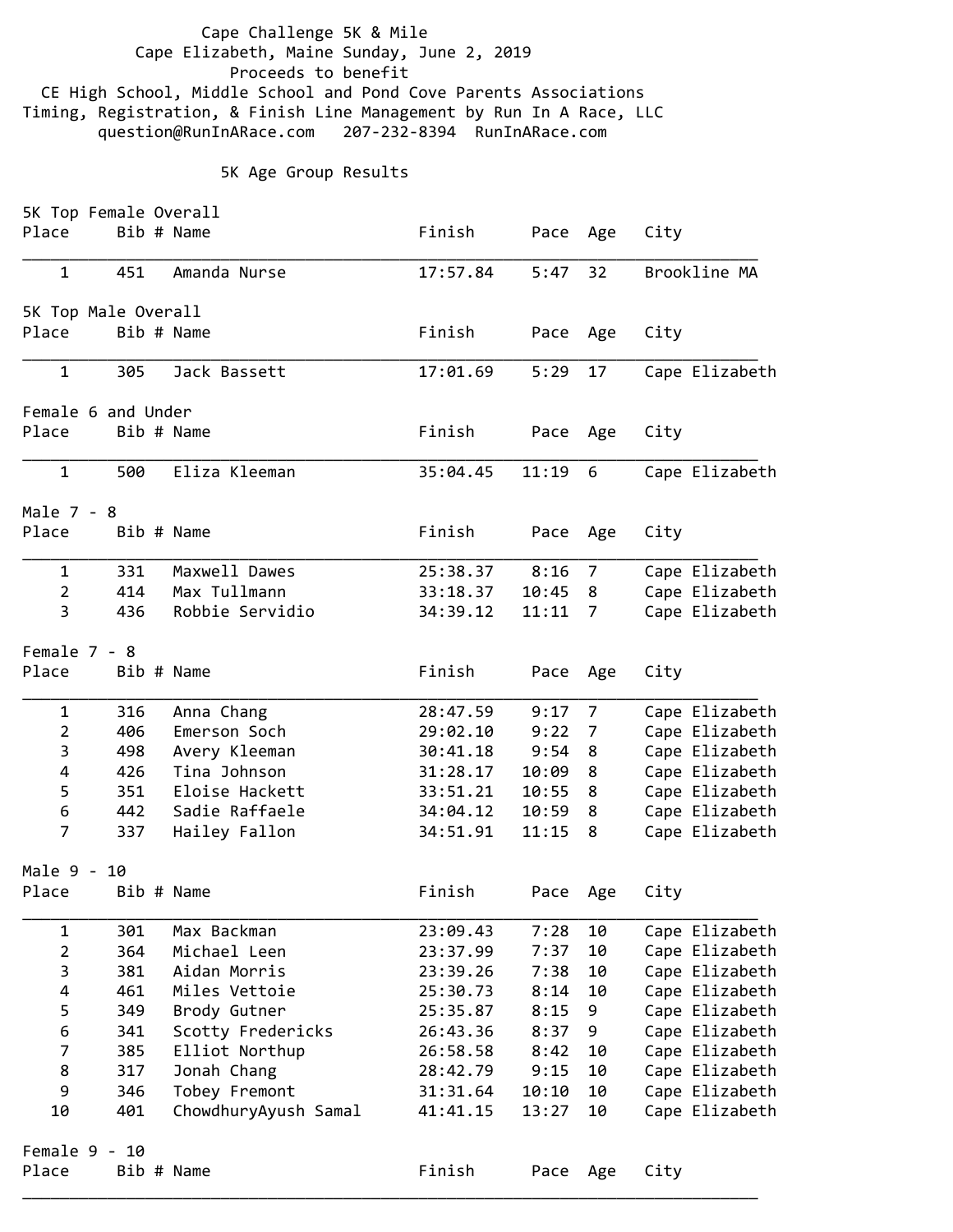| $\mathbf 1$      | 457        | Ella Flick         | 26:18.44 | 8:29  | 9   | Cape Elizabeth |
|------------------|------------|--------------------|----------|-------|-----|----------------|
| $\overline{2}$   | 365        | Alexandra Leopold  | 29:14.47 | 9:26  | 9   | Cape Elizabeth |
| 3                | 377        | Shyla McVeigh      | 30:21.57 | 9:47  | 10  | Cape Elizabeth |
| 4                | 330        | Maisyn Dawes       | 30:21.82 | 9:47  | 9   | Cape Elizabeth |
| 5                | 350        | Lila Gutner        | 30:24.09 | 9:48  | 9   | Cape Elizabeth |
| 6                | 343        | Cece Fremont       | 31:57.63 | 10:18 | 10  | Cape Elizabeth |
| $\overline{7}$   | 499        | Luca Kleeman       | 32:12.58 | 10:23 | 10  | Cape Elizabeth |
| 8                | 444        | Abigail Proctor    | 34:52.11 | 11:15 | 9   | Cape Elizabeth |
|                  |            |                    |          |       |     |                |
| Male 11 - 12     |            |                    |          |       |     |                |
| Place            | Bib # Name |                    | Finish   | Pace  | Age | City           |
| $\mathbf{1}$     | 445        | David Steinbrick   | 20:34.51 | 6:38  | 12  | Cape Elizabeth |
| $\overline{2}$   | 427        | Ian Frost          | 21:24.69 | 6:54  | 11  | Cape Elizabeth |
| 3                | 383        | Finn Morris        | 21:46.75 | 7:01  | 12  | Cape Elizabeth |
| 4                | 376        | Logan McVeigh      | 25:08.06 | 8:06  | 12  | Cape Elizabeth |
| 5                | 393        | Graham Plourde     | 25:33.25 | 8:15  | 11  | Cape Elizabeth |
| 6                | 430        | Leo Matzkin        | 29:01.61 | 9:22  | 11  | Cape Elizabeth |
| $\overline{7}$   | 399        | Zack Sahlin        | 40:12.83 | 12:58 | 11  | Cape Elizabeth |
|                  |            |                    |          |       |     |                |
| Female 11 - 12   |            |                    |          |       |     |                |
| Place            | Bib # Name |                    | Finish   | Pace  | Age | City           |
| $\mathbf 1$      | 496        | Gillian Louch      | 24:56.83 | 8:03  | 11  | Cape Elizabeth |
| $\overline{2}$   | 388        | Avery Palmore      | 25:50.17 | 8:20  | 11  | Cape Elizabeth |
| $\mathbf{3}$     | 369        | MeiLan Martinez    | 29:11.62 | 9:25  | 11  | Cape Elizabeth |
| 4                | 397        | Isabelle Reeves    | 29:57.22 | 9:40  | 12  | Cape Elizabeth |
| 5                | 481        | Kaity Woods        | 43:47.40 | 14:07 | 12  | Cape Elizabeth |
| Male 13 - 14     |            |                    |          |       |     |                |
| Place            | Bib # Name |                    | Finish   | Pace  | Age | City           |
|                  |            |                    |          |       |     |                |
| $\mathbf 1$      | 372        | Cormac McKenney    | 20:50.63 | 6:43  | 13  | Cape Elizabeth |
| $\mathbf 2$      | 486        | Nick Laughlin      | 22:53.58 | 7:23  | 14  | Cape Elizabeth |
| 3                | 470        | Nate Patterson     | 22:54.01 | 7:23  | 14  | Cape Elizabeth |
| 4                | 488        | Sebastian Moon     | 22:59.52 | 7:25  | 14  | Cape Elizabeth |
| 5                | 484        | Will Clancy        | 23:02.03 | 7:26  | 13  | Cape Elizabeth |
| 6                | 324        | Dimitri Coupe      | 23:22.60 | 7:32  | 14  | Cape Elizabeth |
| $\overline{7}$   | 327        | Philip Coupe       | 23:24.52 | 7:33  | 14  | Cape Elizabeth |
| 8                | 332        | Antonio DellAquila | 24:53.73 | 8:02  | 14  | Cape Elizabeth |
| 9                | 483        | Luke Mello         | 25:29.65 | 8:13  | 14  | Portland       |
| Female 13 - 14   |            |                    |          |       |     |                |
| Place            | Bib # Name |                    | Finish   | Pace  | Age | City           |
|                  |            |                    |          |       |     |                |
| $\mathbf{1}$     | 310        | Lydia Branson      | 23:51.69 | 7:42  | 14  | Cape Elizabeth |
| $\overline{2}$   | 342        | Ainsley Fremont    | 25:55.69 | 8:22  | 13  | Cape Elizabeth |
| $\mathsf{3}$     | 449        | Zoe Dinnerstein    | 30:05.43 | 9:42  | 13  | Cape Elizabeth |
| 4                | 371        | Maddie McEvoy      | 32:55.11 | 10:37 | 13  | Cape Elizabeth |
| 5                | 467        | Lindley Hinitt     | 32:55.20 | 10:37 | 13  | Cape Elizabeth |
| $\boldsymbol{6}$ | 493        | Laura Clark        | 32:55.22 | 10:37 | 13  | Cape Elizabeth |
| $\overline{7}$   | 480        | Brooke Mahoney     | 32:55.23 | 10:37 | 13  | Cape Elizabeth |
| 8                | 479        | Hadley Mahoney     | 32:55.27 | 10:37 | 13  | Cape Elizabeth |
| 9                | 410        | Scarlett Strunk    | 43:30.85 | 14:02 | 13  | Cape Elizabeth |
| 10               | 454        | Mimi McEvoy        | 43:46.48 | 14:07 | 13  | Cape Elizabeth |
| Male 15 - 16     |            |                    |          |       |     |                |
| Place            | Bib # Name |                    | Finish   | Pace  | Age | City           |
|                  |            |                    |          |       |     |                |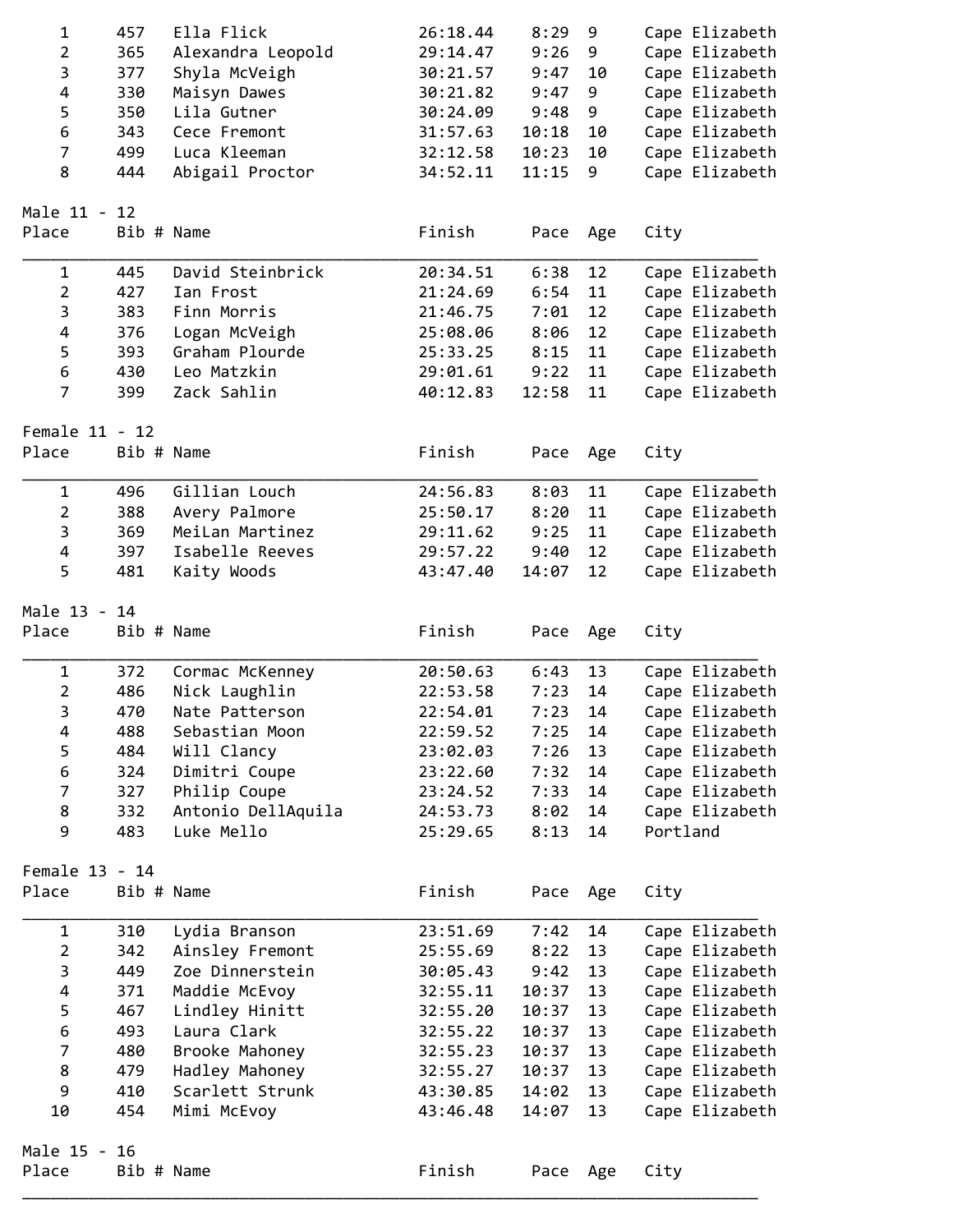| 1              | 391        | Ricky Perruzzi     | 17:25.42 | 5:37  | 16  | Cape Elizabeth |
|----------------|------------|--------------------|----------|-------|-----|----------------|
| $\overline{2}$ | 448        | Isaac Dinnerstein  | 19:47.88 | 6:23  | 16  | Cape Elizabeth |
| 3              | 418        | Tommy Villiotte    | 21:06.92 | 6:48  | 15  | Cape Elizabeth |
| $\overline{4}$ | 323        | Otto Cook-Sharp    | 23:02.36 | 7:26  | 15  | Cape Elizabeth |
| 5              | 374        | Keegan McKenney    | 24:20.28 | 7:51  | 15  | Cape Elizabeth |
| 6              | 469        | Quinn Gordon       | 26:09.58 | 8:26  | 15  | Cape Elizabeth |
|                |            |                    |          |       |     |                |
| Female 15 - 16 |            |                    |          |       |     |                |
| Place          | Bib # Name |                    | Finish   | Pace  | Age | City           |
| 1              | 325        | Nicoletta Coupe    | 22:54.00 | 7:23  | 16  | Cape Elizabeth |
| $\overline{2}$ | 382        | Eva Morris         | 23:47.05 | 7:40  | 15  | Cape Elizabeth |
| 3              | 390        | Dylan Palmore      | 30:41.33 | 9:54  | 15  | Cape Elizabeth |
| Male 17 - 18   |            |                    |          |       |     |                |
| Place          | Bib # Name |                    | Finish   | Pace  | Age | City           |
|                |            |                    |          |       |     |                |
| $\mathbf{1}$   | 438        | David Hare         | 23:34.41 | 7:36  | 18  | Cape Elizabeth |
| Female 17 - 18 |            |                    |          |       |     |                |
| Place          | Bib # Name |                    | Finish   | Pace  | Age | City           |
| $\mathbf{1}$   | 76         | Abbey Charles      | 27:25.74 | 8:51  | 18  | Cape Elizabeth |
| $\overline{2}$ | 322        | Emma Clarke        | 28:49.43 | 9:18  | 17  | Cape Elizabeth |
|                |            |                    |          |       |     |                |
| Male 19 - 29   |            |                    |          |       |     |                |
| Place          | Bib # Name |                    | Finish   | Pace  | Age | City           |
| 1              | 392        | Charles Piper      | 19:56.42 | 6:26  | 19  | Scarborough    |
| $\overline{2}$ | 434        | Charles Jones      | 21:15.74 | 6:51  | 22  | Cape Elizabeth |
| 3              | 360        | Nicholas Keith     | 23:22.41 | 7:32  | 29  | Portland       |
| 4              | 463        | Jacob Rutt         | 25:06.42 | 8:06  | 28  | Saco           |
|                |            |                    |          |       |     |                |
| Female 19 - 29 |            |                    |          |       |     |                |
| Place          | Bib # Name |                    | Finish   | Pace  | Age | City           |
| 1              | 464        | Danielle Rutt      | 28:05.86 | 9:04  | 26  | Saco           |
| $\overline{2}$ | 370        | Virginia McDermott | 30:07.28 | 9:43  | 27  | Cape Elizabeth |
| 3              | 416        | Molly Vashon       | 33:45.48 | 10:53 | 29  | Topsham        |
| 4              | 339        | Kelly Fernandez    | 42:11.21 | 13:36 | 24  | Queens NY      |
| Male 30 - 39   |            |                    |          |       |     |                |
| Place          | Bib # Name |                    | Finish   | Pace  | Age | City           |
|                |            |                    |          |       |     |                |
| $\mathbf 1$    | 485        | Tim Stickney       | 18:22.86 | 5:55  | 37  | South Portland |
| $\overline{2}$ | 354        | Peter Herzog       | 20:24.02 | 6:35  | 39  | Scarborough    |
| 3              | 307        | Shawn Boucher      | 27:47.56 | 8:58  | 33  | Cape Elizabeth |
| 4              | 400        | Jonathan Sahrbeck  | 27:51.20 | 8:59  | 39  | Cape Elizabeth |
| 5              | 321        | Joshua Charpentier | 30:12.98 | 9:45  | 35  | Cape Elizabeth |
| 6              | 396        | Matthew Provencal  | 30:20.59 | 9:47  | 36  | Saco           |
| 7              | 352        | Sean Hanson        | 32:33.17 | 10:30 | 38  | Cape Elizabeth |
| Female 30 - 39 |            |                    |          |       |     |                |
| Place          | Bib # Name |                    | Finish   | Pace  | Age | City           |
|                |            |                    |          |       |     |                |
| $\mathbf 1$    | 333        | Laura DeNino       | 21:32.41 | 6:57  | 38  | Cape Elizabeth |
| $\overline{2}$ | 456        | Jennifer Grymek    | 22:10.31 | 7:09  | 39  | Cape Elizabeth |
| 3              | 309        | Kate Brandeis      | 24:08.57 | 7:47  | 39  | Cape Elizabeth |
| 4              | 368        | Lindsay Marlow     | 24:12.56 | 7:48  | 36  | Cape Elizabeth |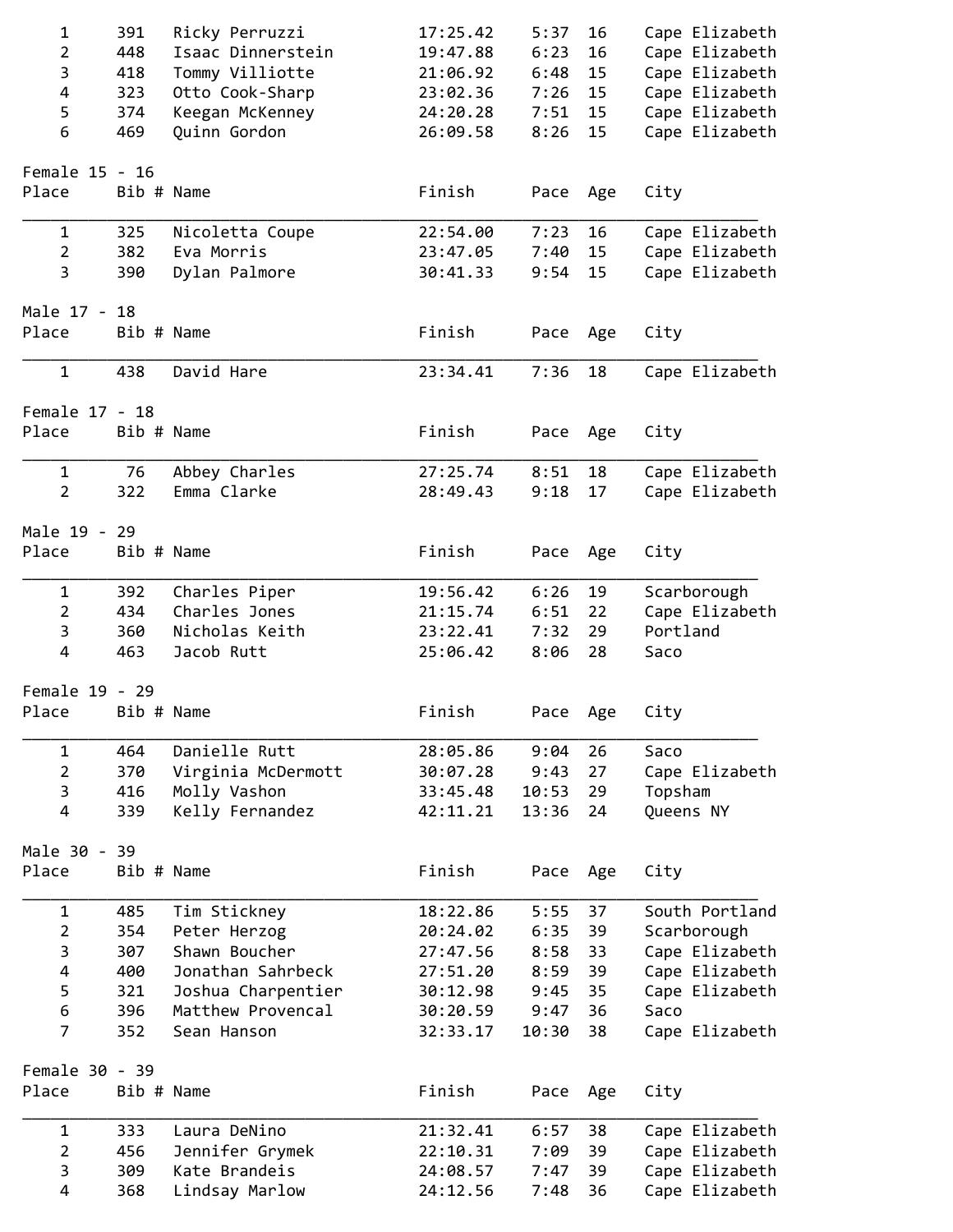| 5                       | 478        | Martha Girouard   | 24:19.20 | 7:51  | 35  | Cape Elizabeth  |
|-------------------------|------------|-------------------|----------|-------|-----|-----------------|
| $\boldsymbol{6}$        | 340        | Laura Fourre      | 24:34.94 | 7:55  | 35  | Cape Elizabeth  |
| $\overline{7}$          | 447        | Maureen Sezch     | 28:00.32 | 9:02  | 35  | Cape Elizabeth  |
| 8                       | 473        | Monica Eguren     | 28:09.19 | 9:05  | 37  | Cape Elizabeth  |
| 9                       | 348        | Jaime Green       | 28:10.48 | 9:05  | 36  | Cape Elizabeth  |
| 10                      | 320        | Erika Charpentier | 28:11.68 | 9:05  | 33  | Cape Elizabeth  |
| 11                      | 455        | Kristin Racine    | 28:38.49 | 9:14  | 34  | Cape Elizabeth  |
| 12                      | 411        | Carrie Tasker     | 29:29.22 | 9:31  | 39  | Cape Elizabeth  |
| 13                      | 421        | Sarah Whitmore    | 30:08.00 | 9:43  | 31  | Cape Elizabeth  |
| 14                      | 395        | Jenilee Provencal | 30:18.86 | 9:46  | 36  | Saco            |
| 15                      | 420        | Lauren Wendell    | 34:34.75 | 11:09 | 38  | Cape Elizabeth  |
| 16                      | 338        | Renee Fallon      | 34:52.46 | 11:15 | 38  | Cape Elizabeth  |
| 17                      | 415        | Jackie Vail       | 35:09.25 | 11:20 | 33  | Old Orchard Bea |
| 18                      | 315        | Catherine Bursk   | 38:17.08 | 12:21 | 39  | South Portland  |
| 19                      | 476        | Danielle Lyons    | 41:54.97 | 13:31 | 36  | Cape Elizabeth  |
|                         |            |                   |          |       |     |                 |
| Male 40 - 49            |            |                   |          |       |     |                 |
| Place                   | Bib # Name |                   | Finish   | Pace  | Age | City            |
|                         |            |                   |          |       |     |                 |
| $\mathbf 1$             | 466        | Ryan McCalmon     | 17:06.41 | 5:31  | 43  | Cape Elizabeth  |
| $\overline{2}$          | 452        | Ian Nurse         | 17:12.82 | 5:33  | 41  | Brookline MA    |
| 3                       | 375        | David McVeigh     | 20:13.86 | 6:31  | 45  | Cape Elizabeth  |
| $\overline{\mathbf{4}}$ | 419        | Philip Walsh      | 20:16.12 | 6:32  | 47  | Cape Elizabeth  |
| 5                       | 459        | Nathaniel Flick   | 20:17.11 | 6:33  | 41  | Cape Elizabeth  |
| $\boldsymbol{6}$        | 407        | Mat Soch          | 24:33.61 | 7:55  | 41  | Cape Elizabeth  |
| $\overline{7}$          | 462        | Robert Vettese    | 25:31.10 | 8:14  | 44  | Cape Elizabeth  |
| 8                       | 402        | Philip Saucier    | 25:33.81 | 8:15  | 42  | Cape Elizabeth  |
| 9                       | 347        | Jamie Garvin      | 26:06.13 | 8:25  | 43  | Cape Elizabeth  |
| 10                      | 355        | Joe Hetrick       | 26:14.02 | 8:28  | 48  | Cape Elizabeth  |
| 11                      | 362        | Matthew Kuhrt     | 26:40.47 | 8:36  | 44  | Cape Elizabeth  |
| 12                      | 409        | Ezra Steinberg    | 26:43.98 | 8:37  | 40  | Cape Elizabeth  |
| 13                      | 387        | Ronnie Northup    | 27:06.39 | 8:45  | 49  | Cape Elizabeth  |
| 14                      | 308        | Mark Boyer        | 27:50.93 | 8:59  | 44  | Cape Elizabeth  |
| 15                      | 312        | Chip Brewer       | 28:05.95 | 9:04  | 48  | Cape Elizabeth  |
| 16                      | 380        | Mike Morel        | 28:25.18 | 9:10  | 42  | Cape Elizabeth  |
| 17                      | 318        | Jonathan Chang    | 28:48.75 | 9:17  | 41  | Cape Elizabeth  |
| 18                      | 345        | Oliver Fremont    | 31:32.32 | 10:10 | 47  | Cape Elizabeth  |
| 19                      | 336        | Ian Doyle         | 31:53.56 | 10:17 | 40  | Cape Elizabeth  |
| 20                      | 413        | Chris Tullmann    | 33:19.30 | 10:45 | 43  | Cape Elizabeth  |
| 21                      | 435        | Rick Servido      | 34:40.11 | 11:11 | 44  | Cape Elizabeth  |
| 22                      | 394        | Tim Proctor       | 34:53.57 | 11:15 | 44  | Cape Elizabeth  |
| 23                      | 453        | Chris Kleeman     | 35:04.01 | 11:19 | 46  | Cape Elizabeth  |
|                         |            |                   |          |       |     |                 |
| Female 40 - 49          |            |                   |          |       |     |                 |
| Place                   | Bib # Name |                   | Finish   | Pace  | Age | City            |
|                         |            |                   |          |       |     |                 |
| 1                       | 458        | Margaret Angell   | 22:33.80 | 7:16  | 42  | Cape Elizabeth  |
| $\overline{2}$          | 378        | Jen Mitchell      | 22:57.45 | 7:24  | 40  | Cape Elizabeth  |
| 3                       | 474        | Kate Gillman      | 22:57.46 | 7:24  | 40  | Cape Elizabeth  |
| 4                       | 450        | Mackenzi Howard   | 23:33.32 | 7:36  | 40  | Falmouth        |
| 5                       | 319        | Mindy Charles     | 23:47.99 | 7:40  | 42  | Cape Elizabeth  |
| $\boldsymbol{6}$        | 358        | Gretchen Johnson  | 25:51.96 | 8:20  | 47  | Cape Elizabeth  |
| $\overline{7}$          | 366        | Neeburbunn Lewis  | 26:05.43 | 8:25  | 41  | Cape Elizabeth  |
| 8                       | 433        | Valerie Levanos   | 27:08.81 | 8:45  | 44  | Cape Elizabeth  |
| 9                       | 361        | Kate Kuhrt        | 27:08.94 | 8:45  | 45  | Cape Elizabeth  |
| 10                      | 314        | Becky Brosnan     | 27:20.03 | 8:49  | 40  | Cape Elizabeth  |
| 11                      | 373        | Jennifer McKenney | 27:49.35 | 8:58  | 45  | Cape Elizabeth  |
| 12                      | 417        | Janet Villiotte   | 27:49.36 | 8:58  | 47  | Cape Elizabeth  |
| 13                      | 422        | Diane Woods       | 29:34.30 | 9:32  | 49  | Cape Elizabeth  |